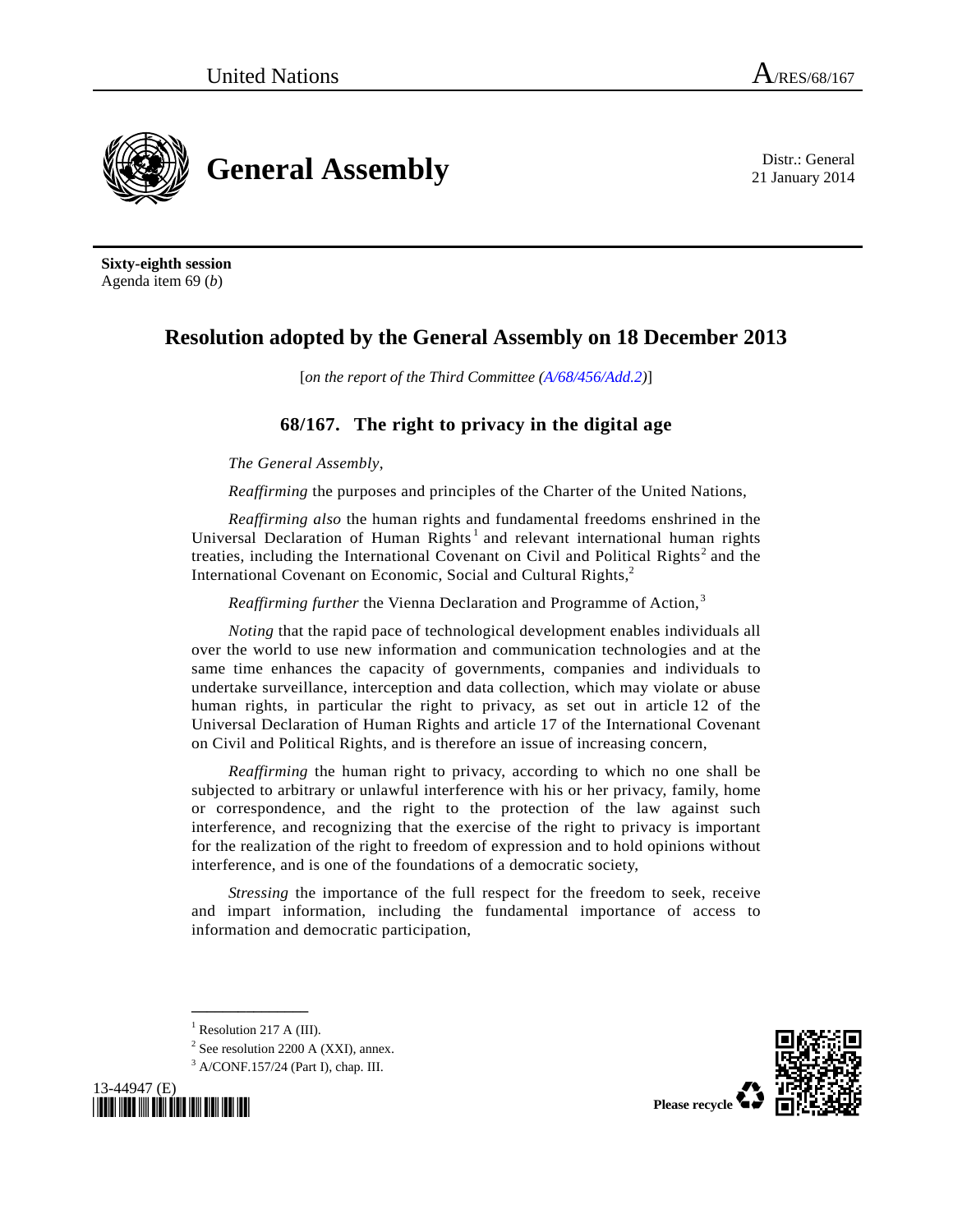*Welcoming* the report of the Special Rapporteur on the promotion and protection of the right to freedom of opinion and expression,<sup>[4](#page-1-0)</sup> submitted to the Human Rights Council at its twenty-third session, on the implications of State surveillance of communications on the exercise of the human rights to privacy and to freedom of opinion and expression,

*Emphasizing* that unlawful or arbitrary surveillance and/or interception of communications, as well as unlawful or arbitrary collection of personal data, as highly intrusive acts, violate the rights to privacy and to freedom of expression and may contradict the tenets of a democratic society,

*Noting* that while concerns about public security may justify the gathering and protection of certain sensitive information, States must ensure full compliance with their obligations under international human rights law,

*Deeply concerned* at the negative impact that surveillance and/or interception of communications, including extraterritorial surveillance and/or interception of communications, as well as the collection of personal data, in particular when carried out on a mass scale, may have on the exercise and enjoyment of human rights,

*Reaffirming* that States must ensure that any measures taken to combat terrorism are in compliance with their obligations under international law, in particular international human rights, refugee and humanitarian law,

 1. *Reaffirms* the right to privacy, according to which no one shall be subjected to arbitrary or unlawful interference with his or her privacy, family, home or correspondence, and the right to the protection of the law against such interference, as set out in article 12 of the Universal Declaration of Human Rights<sup>1</sup> and article 17 of the International Covenant on Civil and Political Rights;<sup>2</sup>

 2. *Recognizes* the global and open nature of the Internet and the rapid advancement in information and communications technologies as a driving force in accelerating progress towards development in its various forms;

 3. *Affirms* that the same rights that people have offline must also be protected online, including the right to privacy;

4. *Calls upon* all States:

 (*a*) To respect and protect the right to privacy, including in the context of digital communication;

 (*b*) To take measures to put an end to violations of those rights and to create the conditions to prevent such violations, including by ensuring that relevant national legislation complies with their obligations under international human rights law;

 (*c*) To review their procedures, practices and legislation regarding the surveillance of communications, their interception and the collection of personal data, including mass surveillance, interception and collection, with a view to upholding the right to privacy by ensuring the full and effective implementation of all their obligations under international human rights law;

**\_\_\_\_\_\_\_\_\_\_\_\_\_\_\_** 

<span id="page-1-0"></span><sup>4</sup> A/HRC/23/40 and Corr.1.